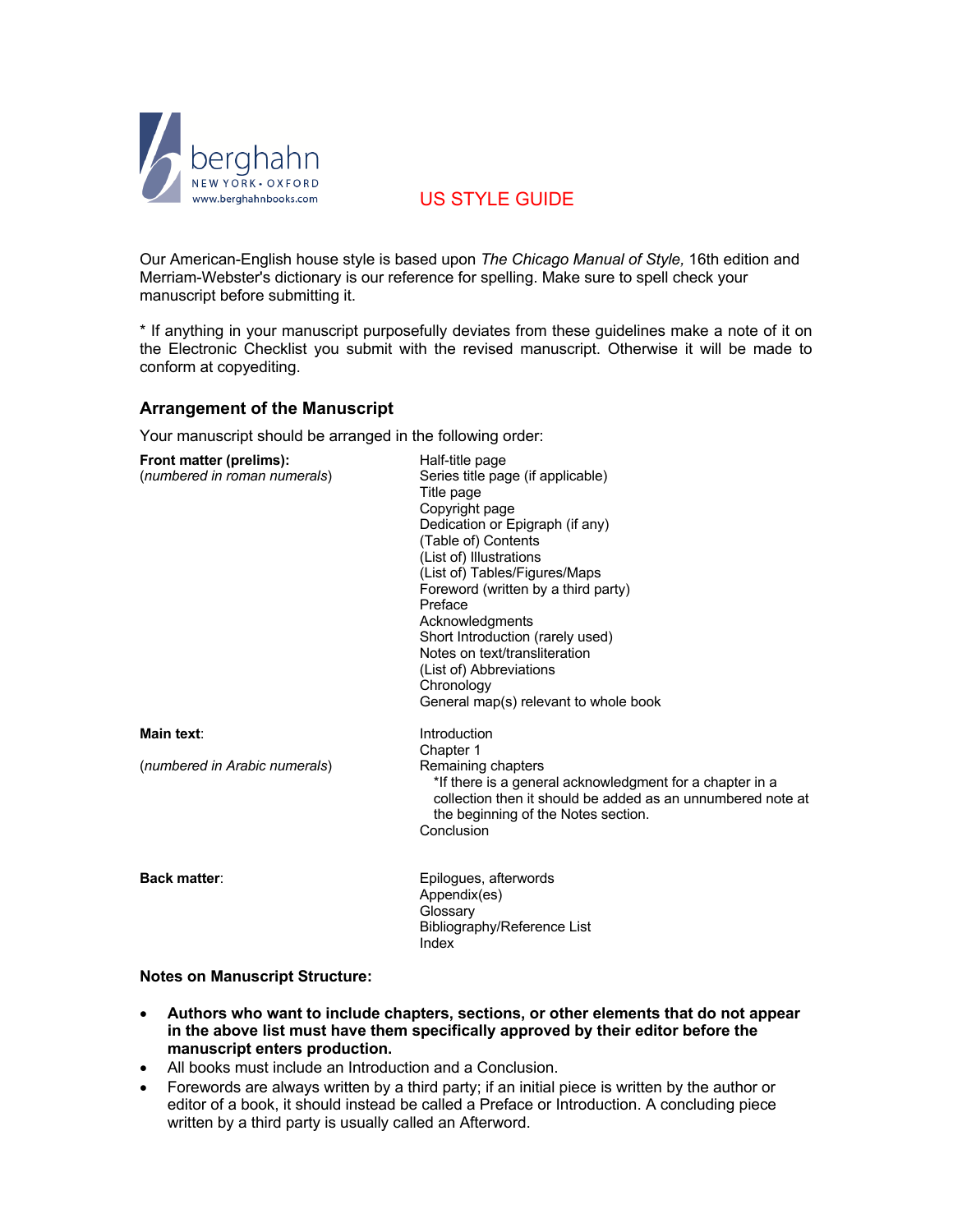- All edited collections should include chapter-level bibliographies or chapter-level reference lists rather than having one bibliography at the end of the volume. Chapters in edited collections should also include an author bio (50–100 words) at the end of each chapter. If an author is responsible for multiple chapters, a bio should appear at the end of each.
- If the book is divided into parts, Part I should always begin before Chapter 1.

# **Headings**

- Do not use all capital letters or small capital letters for headings.
- Use title case formatting for headings.
- Differentiate levels of headings using bold and italic treatments.
- Don't capitalize articles (a, an, the), coordinate conjunctions (and, but, or, for, nor) and prepositions (through, against, between, without, since, etc.). However, pronouns (she, it) and short verb forms (be, is, was) *should* be capitalized.
- Don't use numbers or letters to distinguish headings.
- Don't use superscript reference numbers in a heading, find a place for it within the paragraph.

# **Paragraphing**

- Don't indent paragraphs that immediately follow a heading**.**
- Do indicate whether paragraphs following blocked extracts should be indented (as a new paragraph) or not (if it is a continuation of the paragraph before the quote).
- Don't leave additional spaces between paragraphs.

### **Cross-References**

- In-text cross-references should consist only of a chapter number or a subhead title.
- If cross-referencing notes within the note section, please ensure that note numbers have not been changed and that the correct notes are being referenced.

### **Punctuation**

Punctuation following an italic or bold word or title should not also be italic or bold; set it in roman (plain) type instead: "He likes to pretend he's read *Middlemarch*!"; "The letters *x*, *y*, and *z* are frequently used to represent abstract entities"; "The last recorded sighting of the dodo (*Raphus cucullatus*) was in 1662." The exception is punctuation that belongs to a title.

#### *COLONS*

- A dash should *never* follow a colon that introduces a list or other displayed material.
- Colons should not be followed by capital letters.
- Colons and semicolons, unlike periods and commas, follow closing quotation marks.

### *COMMAS*

- The serial (Oxford) comma is used.
- The abbreviation et al. is not normally preceded by a comma: Robert Johnson et al. (eds). However, when the name is inverted in bibliographical style, then a comma follows the first name: Johnson, Robert, et al. (eds).

# **Spelling**

Merriam-Webster is our arbiter for US English spelling, including for hyphenated words, words in italic, word division, and so forth.

• Ensure that American English variants of words such as defense, labor, analyze, center, etc. are used.

| <b>Troubleshooting: Spelling</b> |         |  |
|----------------------------------|---------|--|
| Don't Use:                       | Do Use: |  |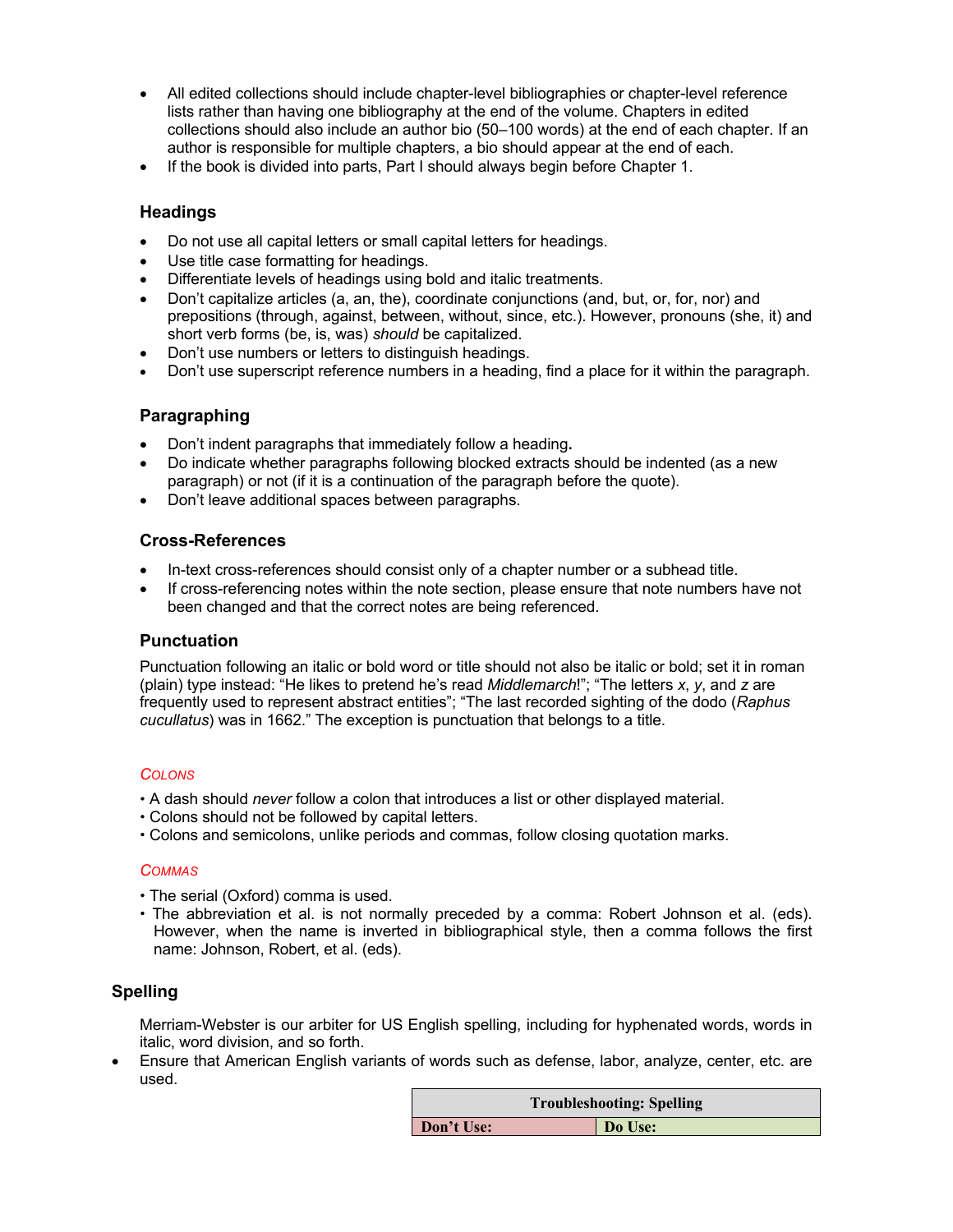- Avoid the use of contractions.
- Look out for words with alternative spellings and apply the same version throughout the volume. This is particularly important for editors of collected volumes.
- Alternative spellings in quoted material and book and article titles should not be changed except where capitalization is required. The copyeditor will not have the time to check the accuracy of titles, so please ensure they are correct.
- Spell out words such as figure, table, percent, November, pounds, and so

| <b>x</b> analyse         | $\checkmark$ analyze            |
|--------------------------|---------------------------------|
| $x$ centre               | $\checkmark$ center             |
| <b>x</b> catalogue       | $\checkmark$ catalog            |
| $\times$ mould           | $\checkmark$ mold               |
| <b>x</b> travelled       | $\checkmark$ traveled           |
| $\times$ towards         | $\checkmark$ toward             |
| x won't, can't, didn't   | v will not, cannot, did not     |
| $\times$ defence         | $\checkmark$ defense            |
| <b>x</b> labour          | $\checkmark$ labor              |
| <b>x</b> favour          | $\checkmark$ favor              |
| $\times$ per cent        | $\checkmark$ percent, %         |
| $\times$ fig.            | $\checkmark$ figure             |
| $\times 19^{th}$ century | $\checkmark$ nineteenth century |
| $x$ Nov.                 | $\checkmark$ November           |

forth in text; abbreviations are acceptable in parentheses, footnotes, tables, captions, and so on (CMS 10.3); however, any such use of abbreviations should be consistent both within and between chapters.

### **Capitalization**

 Use initial capitals for North, South, East, West when designating political usage; for example, South West Africa, Western capitalism, the South (US); but use lowercase when a simple, geographical distinction is intended; for example, the south of Scotland, southern Indiana, western winds.

 Use the state, the church, *but* Washington State, the Roman Catholic Church, the Church of England. (The State, the Church should be used when referring back to specified entities after the first instance.)

Parliament, *but* parliamentary behavior, parliamentarians.

 Geographical and historical periods (Iron Age, Carboniferous Era, Dark Ages) and wars (World War I) are usually capitalized.

 We prefer the terms World War I and World War II, rather than the First World War or the Second World War. Additionally, these terms shouldn't be abbreviated (WWI, WWII).

 Political parties (Communist Party, Democratic Party) use capitals, as do the philosophies (Socialist, Capitalist), but economic or political systems (in general) are lowercase: communism, capitalism, social democracy.

 The word Indigenous should be capitalized when referring to a defined individual or group, or an aspect of a specified culture. It is lowercase when used generically ("the study of indigenous cultures worldwide") or with reference to nonhuman entities ("indigenous flora and fauna").

### **Hyphenation**

- In general, we prefer that compound words are closed up.
- Words with prefixes should be spelled as follows: coauthor, interrelated, midcentury, nonviolent, postmodern.
- The hyphen should be retained if the second word begins with a capital letter or number: mid-July, non-American, post-1950.
- A notable exception to the above rule is "antisemitism," which should always be closed-up and all lowercase (this is on the recommendation of the United States Holocaust Memorial Museum and the International Holocaust Remembrance Alliance).
- Hyphens should be used to eliminate any possible confusion in meaning or pronunciation: re-create.
- Hyphens should be used to avoid a double letter: re-edit.
- Compound adjectives are generally hyphenated before a noun: nineteenth-century art, well-known composer.
- A compound adjective with an "-ly" adverb is *not* hyphenated: deeply involved groups.
- In headings both words should be capitalized if they can both stand alone: Twentieth-Century Literature, Tool-Maker).
- Otherwise the second word should be lowercase: Ethno-political Policies.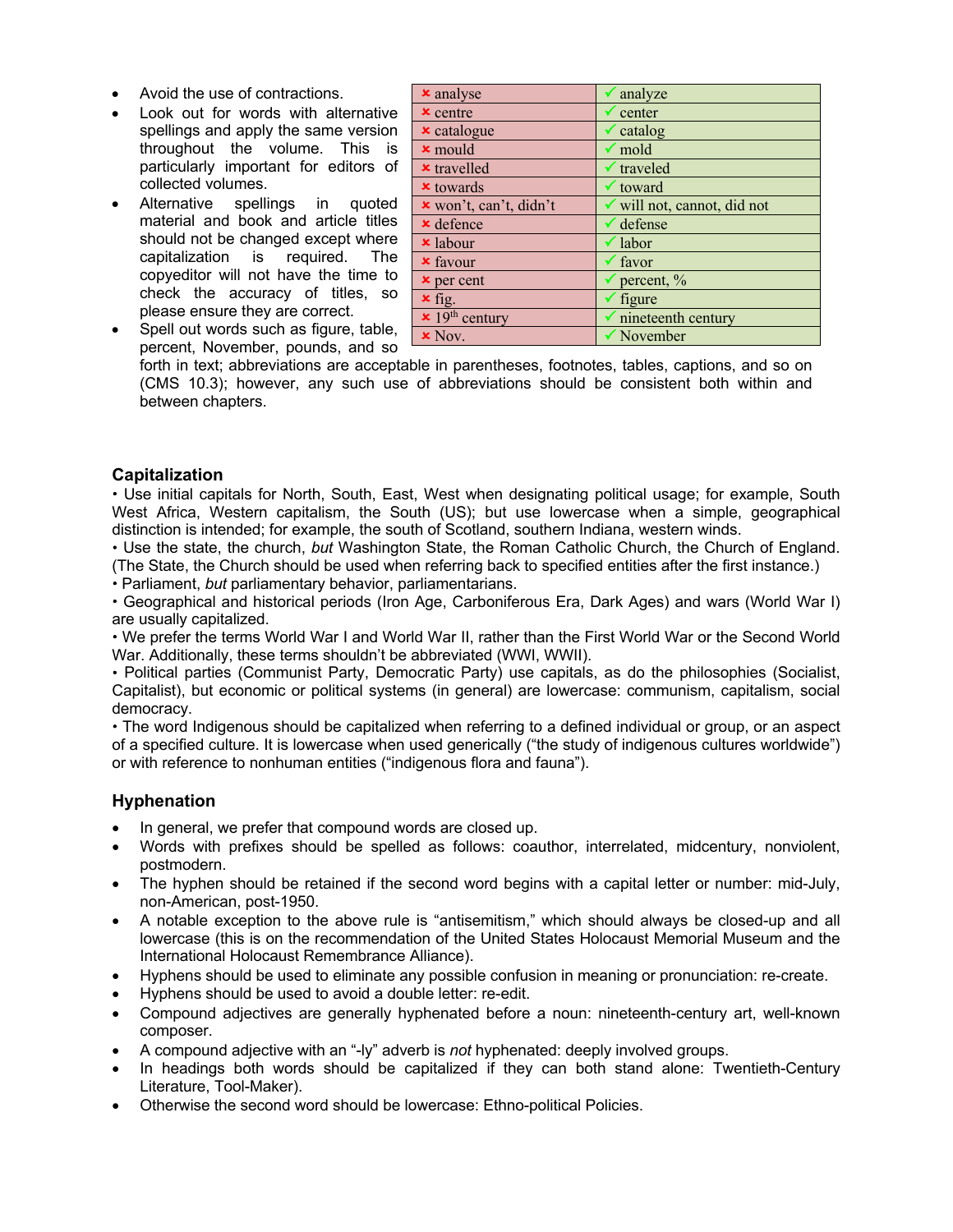# **Italics**

Use italics for emphasis sparingly. It is usually possible to make your point without special emphasis.

DO NOT use italics for the following:

- quotes, unless for emphasis
- the scholarly Latin words and abbreviations ibid., idem, e.g., i.e., cf., viz., ca. The only exception is the word [*sic*], which is always italicized and appears in brackets.
- commonly used foreign words found in a standard English dictionary, such as "et al.," "a priori," "corpus," and "raison d'être."
- titles of articles, chapters, short stories. Use roman and quotes for these.
- the possessive or plural *s* following an italicized word, "the *Discovery*'s home port."
- proper nouns, such as the names of political parties, institutions, or governmental agencies, even when they are in a foreign language. Set them in roman (plain) type.

### **Numbers and Measurements**

- In general, use words for whole numbers from one to ninety-nine (except for a series of quantities) and for any numbers followed by hundred, thousand, million, and so forth. Use numerals for other numbers. In a series, all numbers should either be in numerals or should be spelled out for consistency.
- In contexts with many numbers, especially large ones, it is acceptable to use numerals to avoid a thick cluster of spelled-out numbers.
- Round numbers are usually spelled out, but very large numbers followed by million or billion may be expressed in numerals: two thousand years of history but 4.5 billion years.
- Where there is a series of round millions, 2m can be used. With a  $\epsilon$  or \$ sign 2 million is acceptable.
- If two series of quantities are being dealt with, it may be clearer to use words for one and numerals for the other: "Ten wards each had 16 beds, while fifteen others had as many as 30."
- If the first word in a sentence is a number, it should either be spelled out or the sentence should be rewritten: e.g., "The year 1968 was . . ." rather than "1968 was . . ."
- Hyphenate spelled-out numbers: twenty-nine, two-thirds, but use numerals to avoid too many hyphens, e.g., 62-year-old woman.
- Always use a comma in thousands and larger numbers: 6,580 and 834,345,736.
- Numerals, not words, must be used before abbreviations: 5 kg, 6 km.
- Numerals are always used in percentages, except when starting a sentence.
- Write 0.5, not .5.
- Use numerals for chapter numbers: e.g., chapter 5, *not* chapter five.

### **Dates**

- The sequence for a date should be **day-month-year**: 2 December 1964 (no commas), or simply 2 December, if the year is not necessary.
- Spell out century numbers: "the fourteenth century" and hyphenate the adjectival form: "fourteenth-century wars." The word "mid" always take a hyphen when preceding a date, whether used adjectivally or not: "the mid-1990s," "the mid-twentieth century," "mid-twentieth-century history." Early and late are not hyphenated: "late nineteenth-century jug."
- Pairs of dates: 1970–71, 1972–73, 1915–18, but 1809–1903. (BC dates cannot be elided.). The exception is dates in a book or chapter title, which should never be elided.
- Decades should be 1930s (no apostrophe), *not* 1930's, 1930ies, or thirties (but "the thirties" should be used when referring to the aura of the times and not just the era).
- In text, use "from 1924 to 1928" *not* "from 1924–28"; and "between 1924 and 1928" not "between 1924–28"; "8 September to 19 January" is better than "18 September–19 January."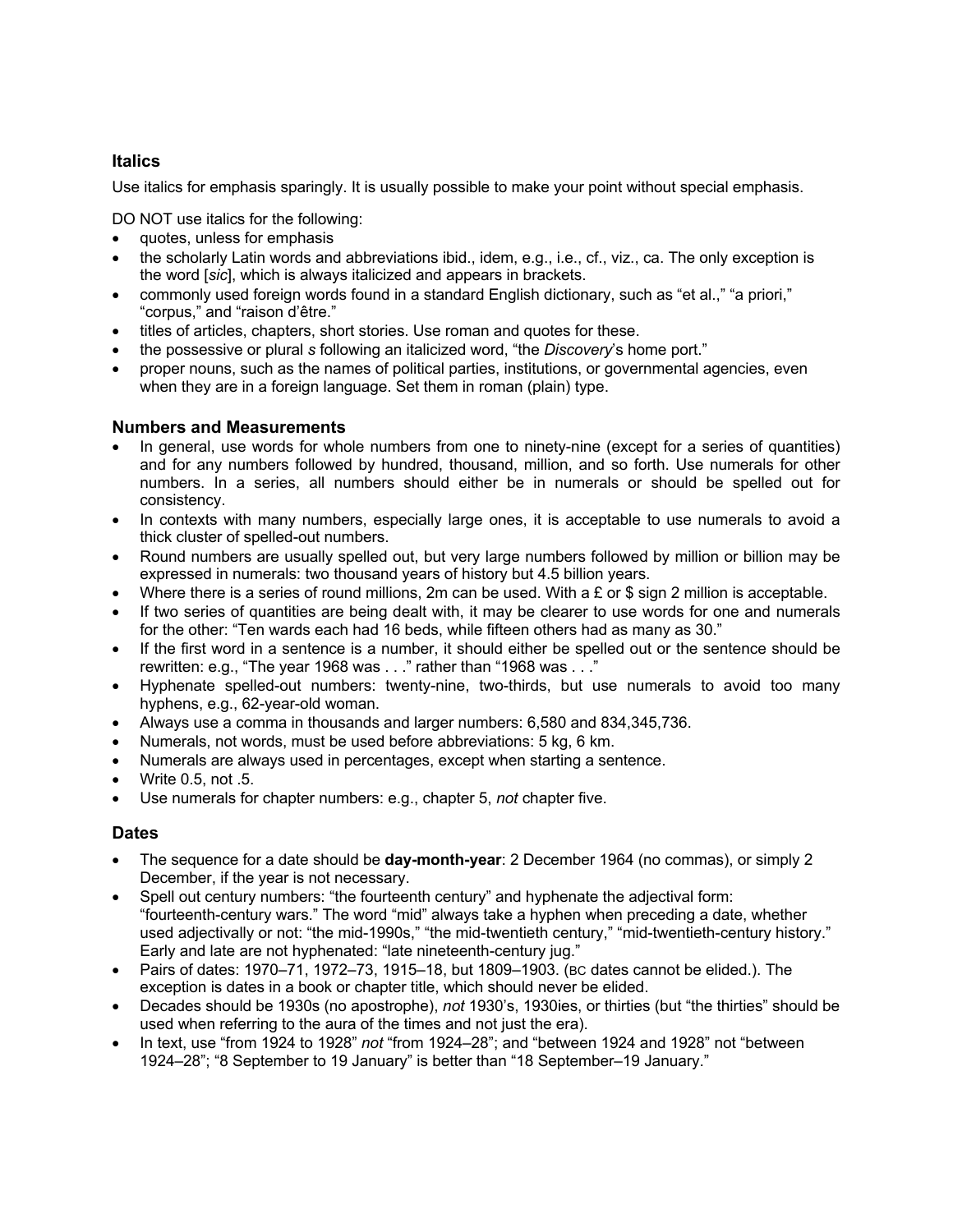# **Number Ranges**

The preferred style for number ranges is as follows:

| If the first<br>number is $\dots$                                                 | then for the second<br>number                        | <b>Examples</b>                         |
|-----------------------------------------------------------------------------------|------------------------------------------------------|-----------------------------------------|
| Less than 100                                                                     | use all digits                                       | $3 - 10, 71 - 72$                       |
| 100 to 109, or<br>any higher<br>number where<br>the last 2 digits<br>are below 10 | use changed part only,<br>omitting unneeded<br>zeros | $107 - 9$<br>208-9, 1,002-6             |
| For all other<br>numbers                                                          | Use two digits, or more<br>as needed                 | 120-25, 415-532, 1,536-<br>38.13.792-99 |

# **Foreign Languages**

- Please ensure that all accents are used in the typescript.
- Foreign words or short phrases that are not commonly used in English should be *italicized* throughout*.*
- A translation should be provided for each foreign term on first reference (in parentheses following).
- Words frequently used in scholarly discourse (*Sonderweg* or *Bürgertum*, for example) need not be translated.
- Words that have become familiar in English (e.g., catharsis, habeas corpus, croissant) should not be italicized. If it appears in Merriam-Webster then it does not need to be italicized.

### *FRENCH*

 Spell out Saint or Sainte. Use cedillas in "garçon" and so forth. Accents on capital letters should be omitted.

### *GERMAN*

All nouns are capitalized. Please retain all umlauts and ß, especially those in proper names.

#### *PROPER* (*PERSONAL AND PLACE*) *NAMES*

 The names of foreign persons, places, institutions, buildings, and so forth should *not* be italicized in the main text.

 Use "United States" rather than America where possible, unless the entire continent is referred to, in which case use North America. The abbreviation US can be used as an adjective.

 Use "(Great) Britain" only when you mean England, Scotland, and Wales; "United Kingdom" for (Great) Britain and Northern Ireland; "British Isles" for the United Kingdom and the Irish Republic.

Holland is, strictly speaking, only two provinces of the Netherlands.

 Use contemporary names rather than older forms: for example, "Leningrad" rather than "St Petersburg" for a book about the Cold War.

 Anglicize place names, including in the bibliography: for example, "Munich" not "München"; "Vienna" not "Wien"; "Marseilles" not "Marseille." However, "Braunschweig" should be retained.

 Be consistent when referring to foreign names where variation is possible, for example "Franz Joseph" and "Franz Josef," "Kaiser Wilhelm II" and "William II." Note that you should always use "Habsburg" and *not* "Hapsburg."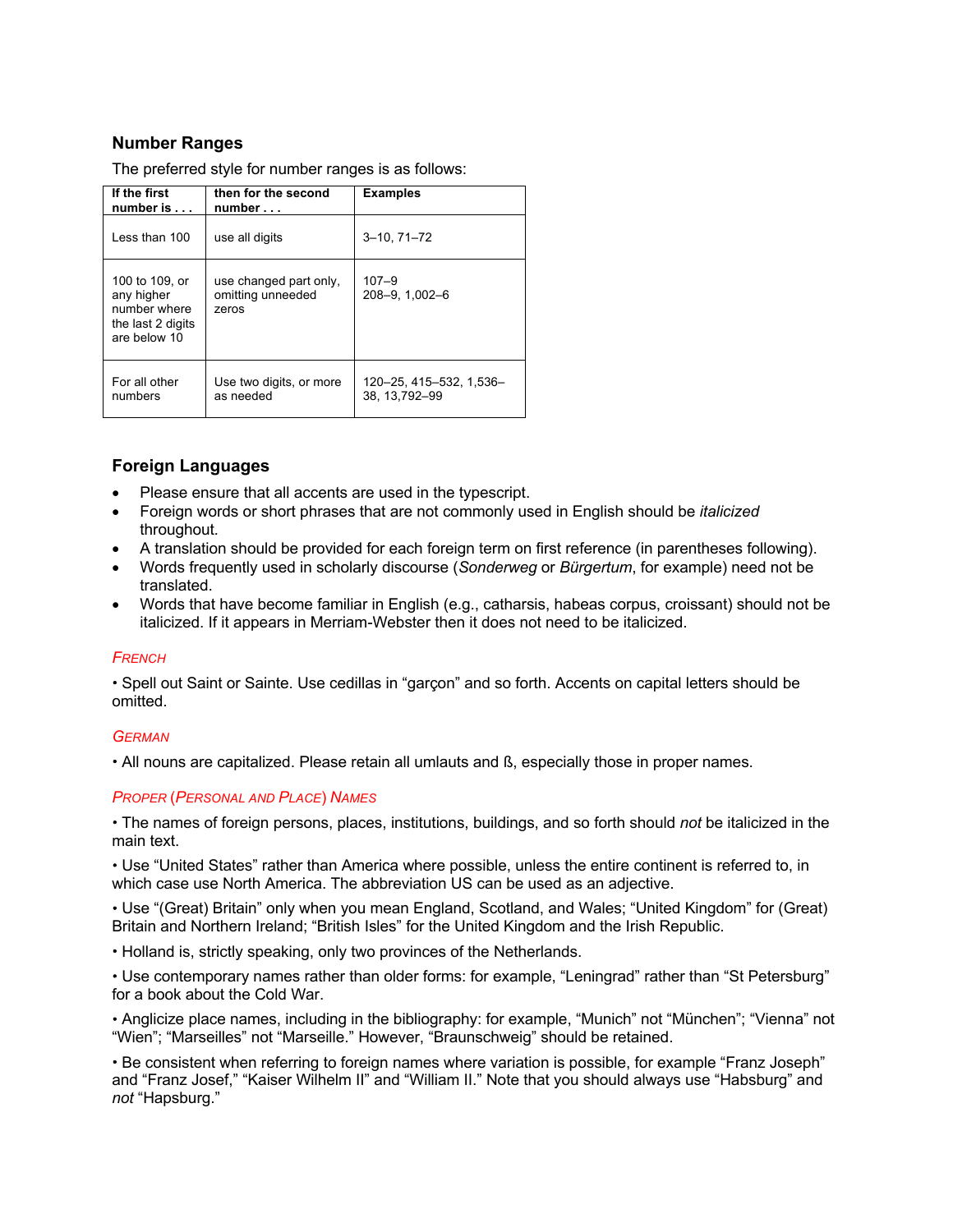#### *TRANSLATIONS*

 If it is important to provide the text of a quotation in a foreign language, a translation should also be supplied. Preferably, the translation should appear in the body of the text, with the original passage and source cited in a note. However, do avoid excessive numbers of notes containing foreign-language quotations. Try to be selective, and give the original only where it is of particular relevance and not too long.

#### *TRANSLITERATION*

 Words and phrases from languages that do not use the Latin alphabet should be transliterated into it (although very short pieces of untransliterated text—i.e., a few characters or words—are permissible). We recommend that authors make use of the Library of Congress's ALA-LC Romanization Tables, available at http://www.loc.gov/catdir/cpso/roman.html.

 Please ensure that transliterated names (for example "Dostoevsky" or "Scriabin") are spelled consistently throughout the manuscript. Exceptions to this can be made when citing books, articles, and other sources which use older or different spellings.

# **Quotations**

- Do not use italics in quotes, unless for emphasis.
- For in-text quotations, use single quotes within double quotes for a quotation within a quotation:
	- He remarked, "This charge of 'fraudulent conversion' will never stick."

 Quotations of five lines or longer (or over about one hundred words) should be indented as extracts and separated from the main text by a space above and below. Within the quotation, further paragraph indentations should be made as needed to indicate the paragraphing of the original source. Such text extracts should not be set within quotation marks:

It was not normal for either servant or factory girls to receive a fixed and adequate yearly income. Since average wages only rarely exceeded the minimum necessary for existence . . . ill health or unemployment meant drastic cuts in wages and a dramatic deterioration in women's living standards . . .

. . . Cyclical slumps also occasioned massive redundancy, a problem that was particularly acute for waitresses and women employed in domestic trades and seasonal occupations.

 Be sure to indicate whether the line following the block extract should be indented as a new paragraph or set flush to the left as a continuation of the paragraph containing the quotation.

A colon should introduce a quotation of more than one complete sentence.

Use square brackets for any additions made by you that are not included in the original quotation.

### *ELLIPSES*

 Omit ellipses at the beginning and end of quotations unless they are needed for sense. Use ellipses to indicate that material is missing within the quotation. Three ellipses points ". . ." are used to indicate an omission between sentences: Casca said: "There was more . . . foolery yet . . ." Use three spaced periods for ellipses rather than your word processer's ellipses character.

Ellipses should **not** be enclosed in square brackets.

#### *POETRY/VERSE*

 When poetry is quoted, it is desirable to include a pdf of the printed page from which the poem is taken as a reference for formatting.

### **Abbreviations and Contractions**

 If numerous abbreviations are used, please provide a list of them at the end of the front matter. If there is no List of Abbreviations in the manuscript, explain unusual abbreviations on their first occurrence in the typescript, for example, REM (rapid eye movement). Avoid unnecessary abbreviations.

Do use the full point after contractions, i.e., abbreviations that include the first and last letter of the word